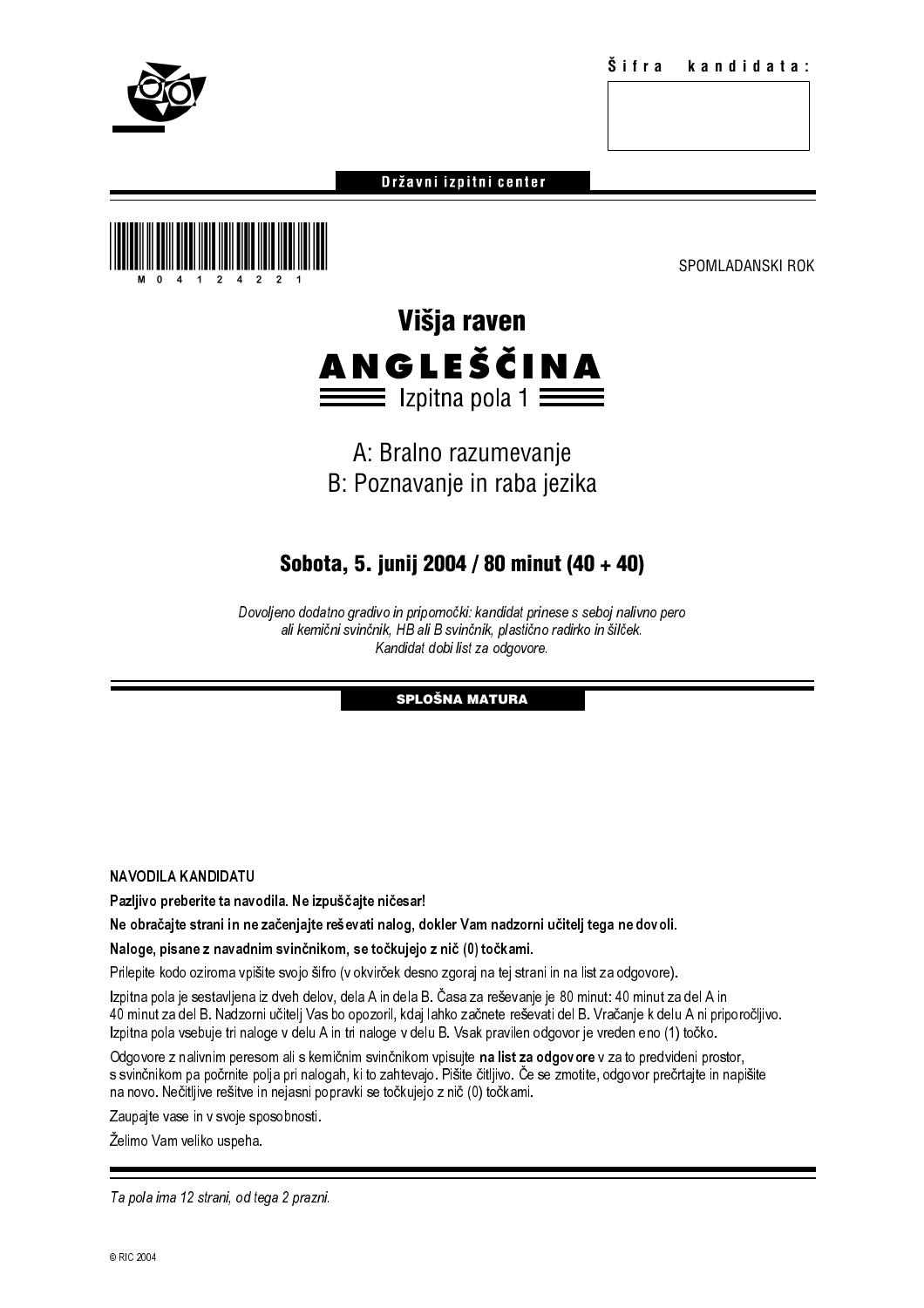# A: BRALNO RAZUMEVANJE (Čas reševanja: 40 minut)

Answer *in note form* in the spaces pro<br>Example:<br>0. How long will it take Nasa to send astronauts<br>1. How long will astronauts to Mars stay<br>2. What does Kanas compare astronauts<br>3. What did Kanas focus on in his study<br>4. Ho

## *Example:*

Ten to twenty years.

# **A: BRALNO RAZUMEVANJE** (Čas reševanja: 40 minut)<br>READING TASK 1: SHORT ANSWERS<br>Answer *in note form* in the spaces provided on the answer<br>Example:<br>O. *How long will it take Nasa to send astronauts to Mars?*<br>O. *How long w* Answer <u>in note form</u> in the spaces provided on the answer sheet.<br>Example:<br>
O. How long will it take Nasa to send astronauts to Mars?<br> **With no space of your**<br>
1. How long will astronauts to Mars stay in space?<br>
2. What di **With no space of your own**<br>1. How long will satronauts to Mars stay in space?<br>2. What cises Kansa compare astronauts' life in space?<br>3. What sites focus on it his study of space missions?<br>4. How many astronauts were there **With no space of your own**

- 
- $\frac{1}{2}$  and  $\frac{1}{2}$  and  $\frac{1}{2}$  and  $\frac{1}{2}$  and  $\frac{1}{2}$  and  $\frac{1}{2}$  and  $\frac{1}{2}$  and  $\frac{1}{2}$  and  $\frac{1}{2}$  and  $\frac{1}{2}$  and  $\frac{1}{2}$  and  $\frac{1}{2}$  and  $\frac{1}{2}$  and  $\frac{1}{2}$  and  $\frac{1}{2}$  and  $\frac{1}{2}$  a  $\frac{1}{2}$  and  $\frac{1}{2}$  and  $\frac{1}{2}$  and  $\frac{1}{2}$  and  $\frac{1}{2}$  and  $\frac{1}{2}$  and  $\frac{1}{2}$  and  $\frac{1}{2}$  and  $\frac{1}{2}$  and  $\frac{1}{2}$  and  $\frac{1}{2}$  and  $\frac{1}{2}$  and  $\frac{1}{2}$  and  $\frac{1}{2}$  and  $\frac{1}{2}$  and  $\frac{1}{2}$  a 2. What does Kanas compare astronauts' life in space R<br>3. What did Kanas focus on in his study of space m<br>4. How many astronauts were there in the crew Ka<br>5. What should an astronaut-to-be be resistant to?<br>6. When do the p
- 
- 2. What does Kanas compare astronauts' life in space with?<br>3. What did Kanas focus on in his study of space missions?<br>4. How many astronauts were there in the crew Kanas studie<br>5. What should an astronaut-to-be be resistan 3. How many astronauts were there in the crew Kanas studies.<br>4. How many astronauts were there in the crew Kanas studies.<br>6. What should an astronaut-to-be be resistant to?<br>6. When do the problems for astronauts arise duri
- 
- 4. What should an astronaut-to-be be resistant to?<br>4. When do the problems for astronauts arise during the flight?<br>4. What is the aim of "surprise presents" for astronauts? 5. When do the problems for astronauts arise during<br>7. What is the aim of "surprise presents" for astronauts<br>7.
- For the problems for astronauts for astronauts are during the flight of the flight of "surprise presents" for astronauts? 7. What is the aim of ''surprise presents'' for astronauts?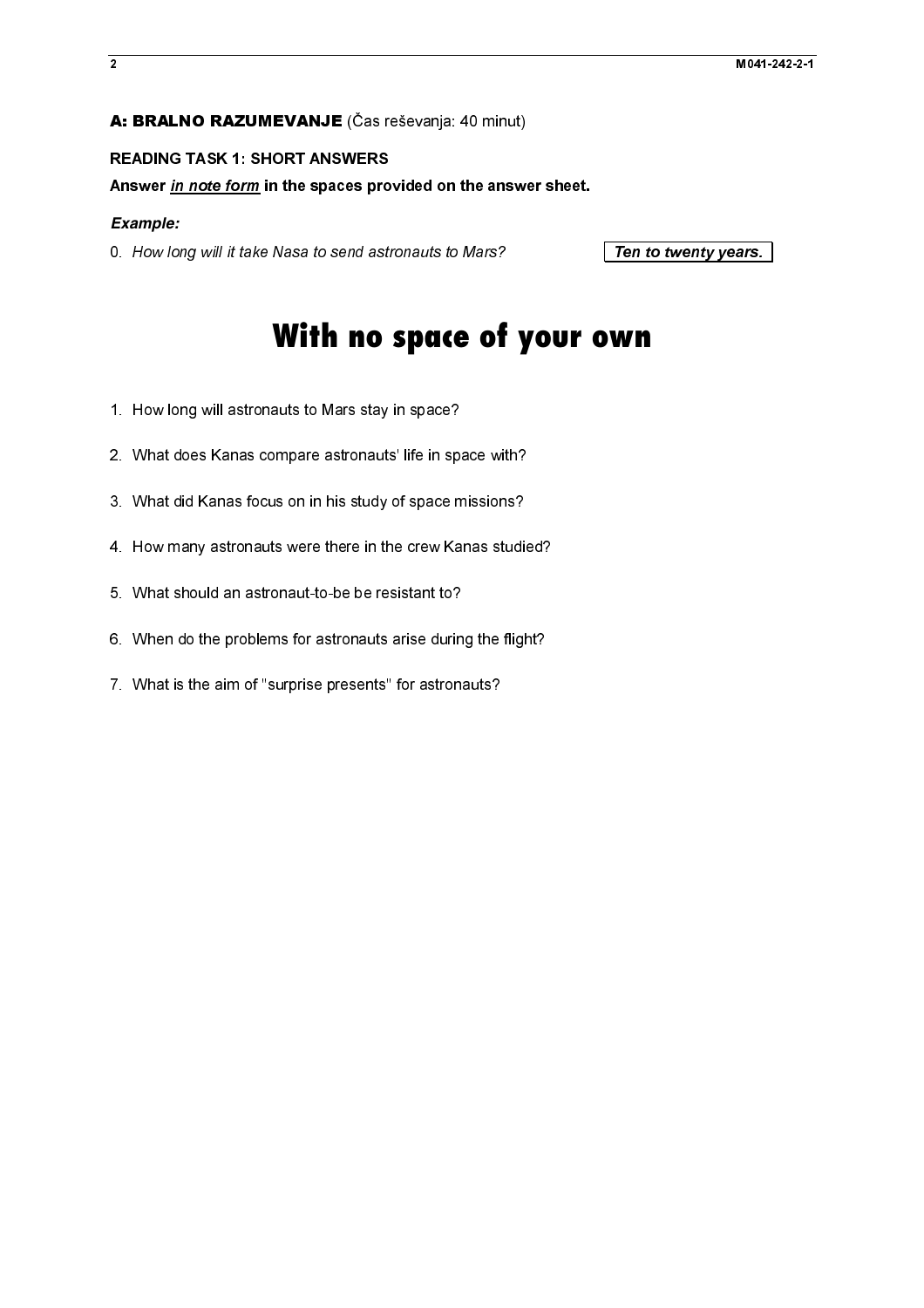# **With no space of your own**

Adapted from an article in The Guardian, 23 November 2000, by Sanjida O'Connell

Imagine living in a very small cramped room with two or three people, constantly monitored like an inmate from Big Brother for months, maybe even years, at a time. It takes a certain sort of person to live like this. They are called astronauts.

Not only do they have to live with people for extended periods, almost without privacy, they must also cope with incredible isolation and loneliness, unable to see family and friends. Despite the glamour of space travel, in reality it is composed of tedium interspersed with crises.

The next shuttle launch on November 30 will be a 10 day trip, practically a vacation. But within the next 10 to 20 years, Nasa plans to fly to Mars, and this could take a minimum of two to three years.

Most of us know about the physiological problems of being in space: bone wasting, muscle loss, motion sickness and stomach aches. But psychological problems can be almost as bad. Apart from feeling bored, astronauts also experience insomnia, anxiety, depression, irritability and emotional hypersensitivity.

The psychiatrist Professor Nick Kanas says: "The average person can't do it. Astronauts are living in an isolated and confined environment. It's like living in the Arctic, or in a submarine, and they have to adapt. They have to tolerate seeing the same person day after day, and still deal with them on a professional basis."

The sort of person who can cope in this situation doesn't feel the need to please others, or crave their own space. Kanas, who has just published a paper on how the astronauts interacted during the shuttle and Mir space missions, believes such people are born, not made, but it is possible to enhance what is already there.

For instance, during a routine operation practised on the ground, the astronauts could be observed and afterwards told how well they dealt with the rest of the crew. If they were not open enough, or didn't listen to another member of the team, they would be asked to repeat the procedure, correcting their social faux pas. Most people would have difficulties with this kind of personal criticism, but Kanas believes astronauts would cope if they're told they are healthy people training for an unusual situation.

In his research, Kanas found the Americans seemed to have more emotional problems than the Russians. He thinks this was because two of the three crew were Russians, and the controls were in their hands, so the Americans may have felt they had less authority.

The Russians, in contrast, had financial problems. Their salary wasn't paid for months at a time. They also suffered asthemia, a kind of agitated depression, where they became irritable, couldn't sleep and started to withdraw from their colleagues. Kanas believes this is a normal response to a confined environment.

In general there was very little in-fighting between the crew, be they Americans or Russians. What tended to happen was that mission control was blamed instead. Kanas calls this displacement. "It's as if you or I had a bad day at work. We can't tell our boss he's a jerk, so we go home and kick the cat."

The astronauts have to deal with very stressful situations: if anything goes wrong with the shuttle, they have to repair it. On longer flights, even mission control may not be able to advise them. Kanas found both the astronauts and mission control took in their stride most situations that would be considered stressful by a normal person.

Overall, they perceived significantly less job pressure and stress than most other work groups. Again, a potential astronaut is likely to be someone who doesn't easily become stressed. But this quality can be enhanced.

Research shows problems occur during the middle to the end of a space trip, normally because the novelty has worn off and boredom has set in. There are a number of ways of getting around the kind of psychological problems that astronauts may face. Apart from pre-flight training, it's a good idea to give them a varied diet so they're not eating monotonous fare every day.

In addition, they should be allowed to exercise, speak to their families and listen to music. Kanas is pioneering the idea of surprise presents to relieve the monotony. For long term flights, he suggests having a counsellor on board: if anyone on a two year trip has a nervous breakdown they would not be able to pop back to see the therapist.

© The Guardian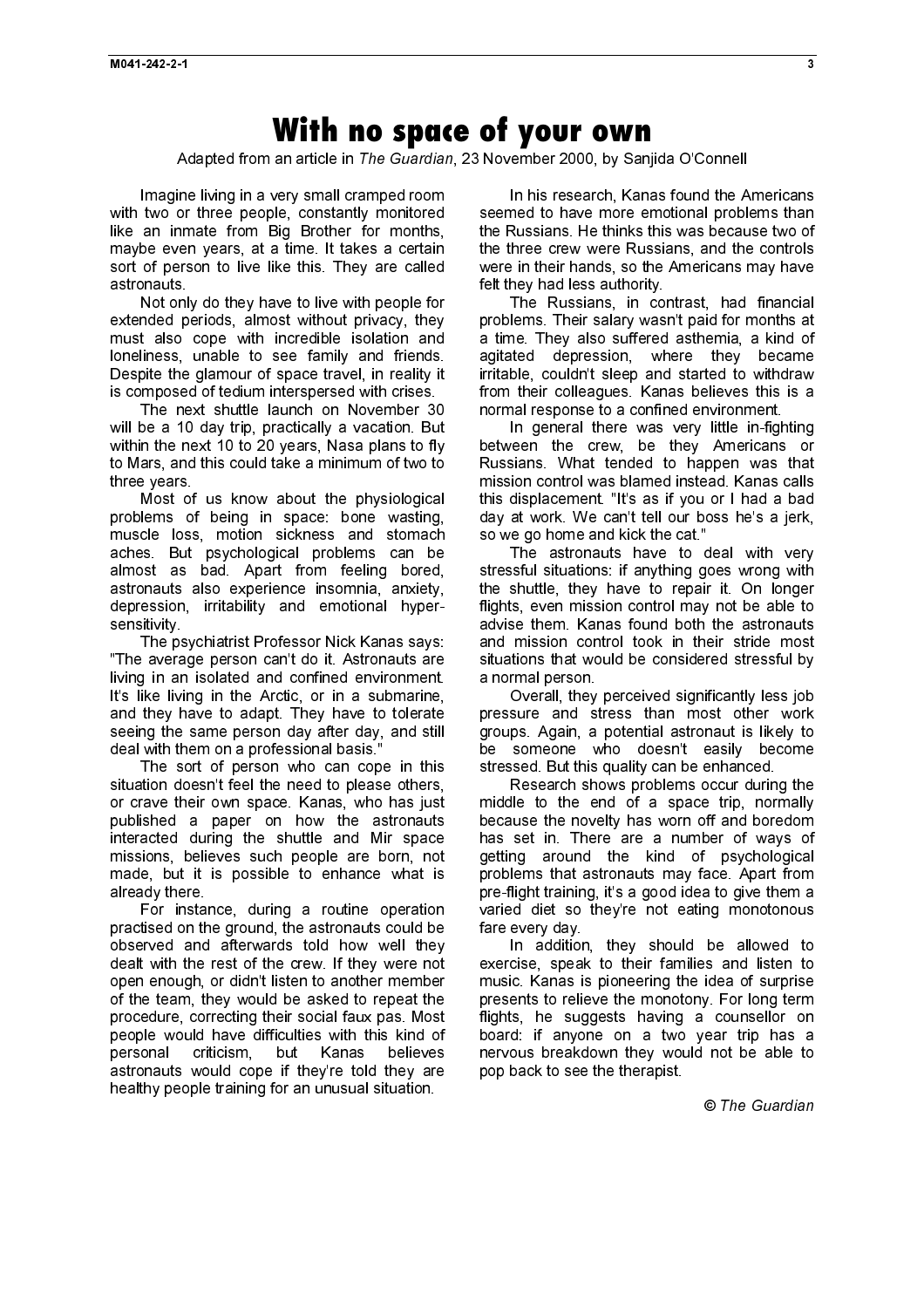### READING TASK 2: GAPPED TEXT

In the following extract 9 sentences have been removed.

Choose from sentences A–J the one which fits each gap 1–9. There is one EXTRA sentence which you do not need.

Write your answer on the answer sheet and shade in the appropriate circle.

There is an example at the beginning: Gap 0.

# It's thirsty work but someone's got to do it

Adapted from an article in The Independent, 30 December 2000, by Tony Wheeler

A flock of electric-green budgerigars suddenly dropped out of the tree, swooped across the waterhole, squawking noisily, and homed in on another tree just beyond our tent.  $\bullet$   $\mathsf{K}$  Whoever got the idea of putting these classy little aerobatic artists into cages? We had a small fire burning and the water on the boil for coffee. In another month or two, the waterhole would dry up. 1\_1\_ The sandy riverbank was still warm, the sun was half an hour or so from setting.

"This spot is really paradise, isn't it?" I suggested lazily. Even the flies that can plague any Australian outback expedition seemed to be on vacation.

"What I can't get over," replied Don, "is how few people we've seen. It was three days back we last saw another walker."

"Forty miles ago," I mused, doing a quick mental calculation of how long it was since we'd seen the first, and last, walker on the trail.  $\quad$  2

Ten minutes later, as if to remind us that we were not the only walkers to discover the Larapinta Trail, and that women walking alone in the Australian outback are not that surprising a phenomenon, two more walkers, both of them women, appeared in the clearing. We offered them some of our coffee and, as if on cue, the first – and last – snake we were to see wriggled out of a bush at the water's edge. 3

A few days earlier, towards the end of our first day on the trail, we'd been thirsty, very thirsty. Not quite to the sharing-the-urine-around stage, that terminal Australian thirst that Bill Bryson makes so much fun of in his book Down Under, but certainly thirsty enough.

Well, what do you expect when you set out to walk 140 miles west from Alice Springs in Australia's very dry centre? Of course you're going to feel thirsty. 4

There is an example at the beginning: Gap 0.<br>
It's thirsty work but<br>
Hence in The indeperation and and the method of the method of electric-green budgerigars suddenly disquawking noisily, and homed in on another tre<br>
wate Certainly, you could do day walks with a few water bottles in your day pack. Sure, you could plan walks from waterhole to waterhole, of which there are a surprising number along the MacDonnell Range, the spectacular desert mountain range that extends east and west from the Alice. \_\_5\_\_ Not without a lot of planning and careful investigation, so that you didn't roll into camp only to discover that the waterhole dried up last week and it wouldn't be refilled until the rain fell again, perhaps in six months' time.

**\_6**\_\_ They'd map out a 12-stage walking trail, starting at the old Telegraph Station just north of the town centre and right beside the springs that gave the town its name. Some of the stages would start and finish at the permanent waterholes, like the ones at Simpsons Gap, Standley Chasm or Ormiston Gorge, where ancient rivers have made dramatic cuts through the range. **7** The end result would be a two-week walk through some of Australia's most magnificent desert scenery.

8 Oh, sure, there are spectacular sand dunes and it can certainly be dry, but anybody who thinks a desert is just sand and nothing else will find central Australia very un-desert-like. There's lots of vegetation, an artist's palette of wild flowers in the spring, amazing rocky outcrops, oasis-like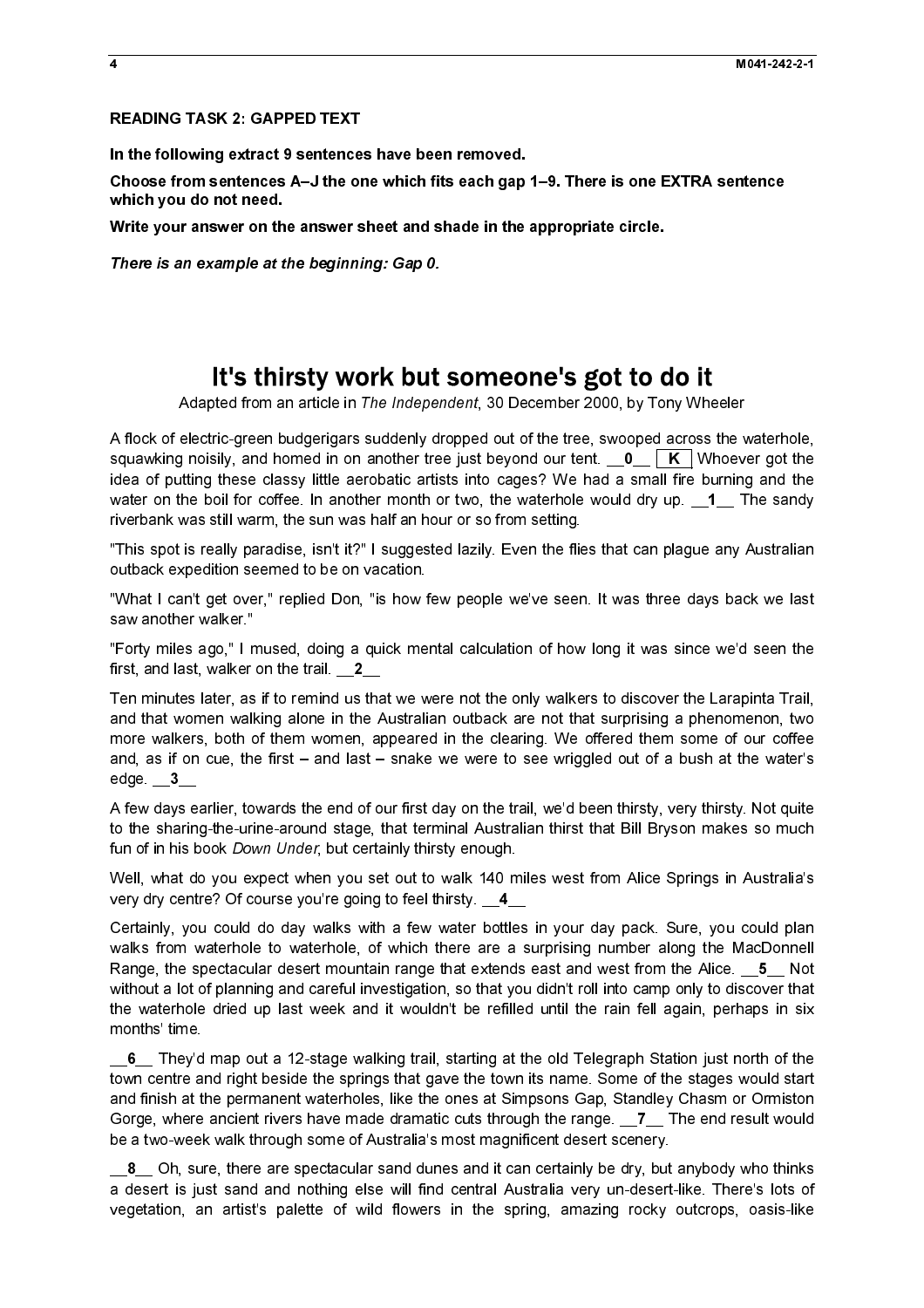waterholes and a twitcher's book-list of birdlife – like those noisy budgerigars that entertained us at our Jay Creek campsite. It's just that there aren't many people. In six days on the trail we met a grand total of five other walkers, apart from people close to the popular gorges.

Despite the isolation, the harshness of the environment and the lack of water, two factors make the Larapinta Trail a surprisingly safe walk. One is that it simply follows the east-west mountain chain, so getting seriously lost is more or less impossible. \_9\_ If you need help or simply have had enough and want to quit, all you have to do is walk directly south, sometimes just a mile or two, at other points as much as five to 10 miles, but eventually you'll hit the road.

© The Independent

- set up camp further along the gorge.
- 
- 
- 
- 
- **B** That small problem had for years deterred walkers from invading the Red Centre.<br>**C** But right now, it was still clear and only slightly sally.<br>**D** But a long walk, something taking a week or more, simply wasn't possibl C But right now, it was still clear and only slightly salty.<br>
D But a long walk, something taking a week or more, si<br>
E Desert is really the wrong word to apply to Australia's<br>
F In the mid-Nineties, the Northern Territory **D** But a long walk, something taking a week or more, simply wasn't possible.<br> **E** Desert is really the wrong word to apply to Australia's Red Centre.<br> **F** In the mid-Nineties, the Northern Territory's Parks & Wildlife Com E Desert is really the wrong word to apply to Australia's Red Centre.<br>
F In the mid-Nineties, the Northern Territory's Parks & Wildlife Comm<br>
problem.<br> **C** The other is that the road out to the west from Alice Springs also problem.
- A "Well, Freud would have had something to say about that," I suggested, as the two women left to set we cannot further abong the groge.<br>
But a long walk, something taking a weak or more, simply wasnt possible.<br>
But a long F In the mid-Nineties, the Northern Territory's Parks & Wildlife Commission decided to solve that<br>
or The other is that the road out to the west from Alice Springs also runs parallel to the walk and the<br>
mountains.<br>
H At mountains.
- 
- 
- 
- G The other is that the road out to the west from Alice Springs also runs parallel to the walk and the mountains.<br>H At others, they'd set up water tanks which would be regularly replenished.<br>I "And it was a woman and she w H At others, they'd set up water tanks which would be regularly replenished.<br>
I "And it was a woman and she was walking by herself."<br>
J The first and last sections of the walk are spectacular.<br>
K A few minutes later, they I "And it was a woman and she was walking by herself."<br>J The first and last sections of the walk are spectacular.<br>K A few minutes later, they repeated the performance<br>bright green bullets. J The first and last sections of the walk are spectacular.<br>  $K$  A few minutes later, they repeated the performance<br>
bright green bullets. K A few minutes later, they repeated the performance, and went whizzing past quickly – like bright green bullets.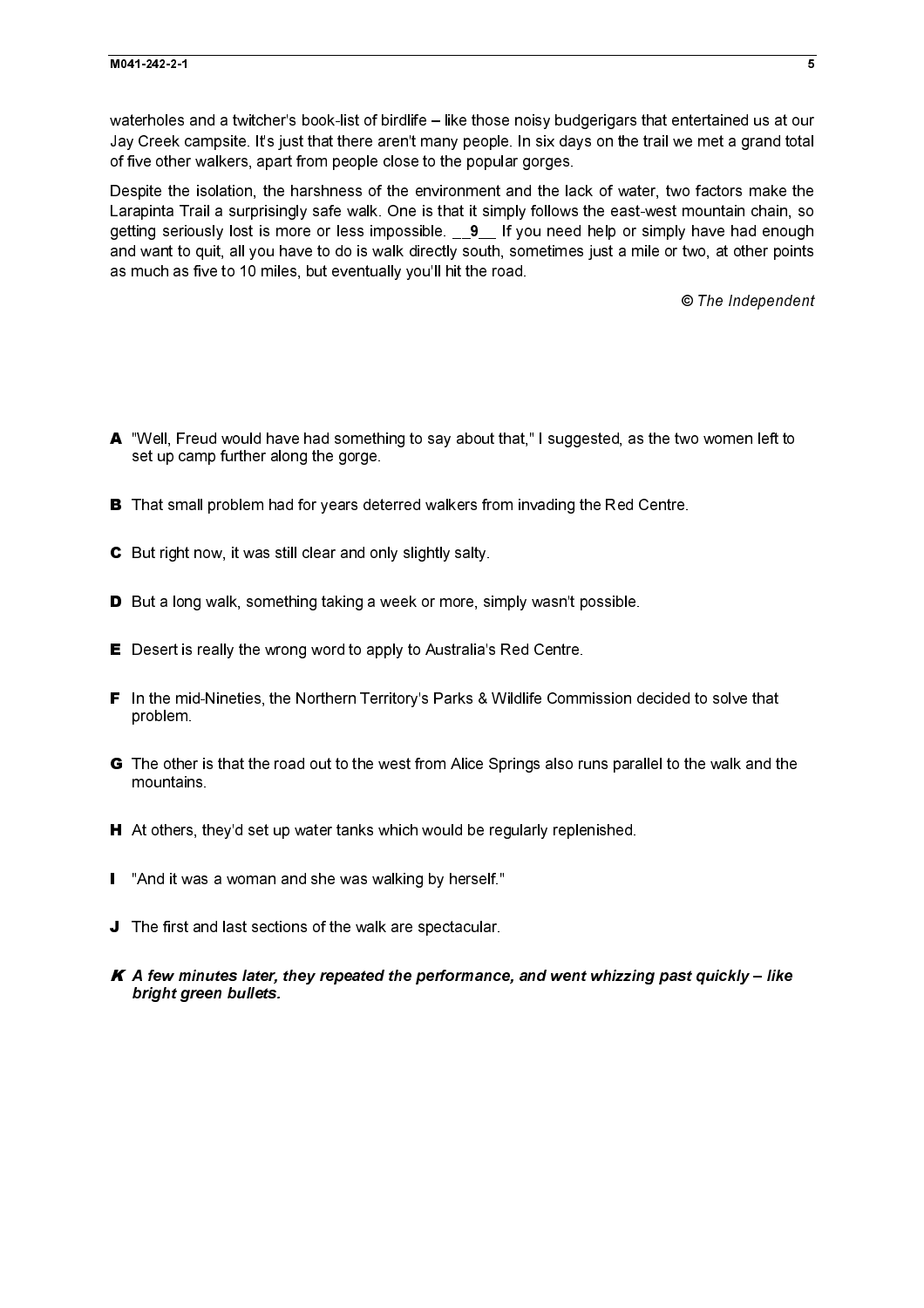# READING TASK 3: TRUE / FALSE / NOT GIVEN

Decide whether the following statements are TRUE / FALSE or NOT GIVEN.

Tick  $(\checkmark)$  the appropriate column on your answer sheet and shade in the appropriate circle.

# *Example:*

0. The first major wind farm will be located on the coast.

|  | т |
|--|---|
|  |   |

# Nuclear reaction

- 1. The wind farm cannot be heard or seen easily.
- 2. It will be easy to get rid of nuclear industry.
- 0. The first major wind farm will be scaled on the coast.<br>
1. The wind farm cannot be heard or sean easily.<br>
2. It will be easy to get ind of nuclear industry.<br>
3. The nuclear industry wants to prevent the development of w 3. The nuclear industry wants to prevent the development of wind power.
- 4. Locals support the land wind farms in Wales.
- 5. Country Guardian believes in global warming.
- 6. Sir Bernard Ingham is a consultant to British Nuclear Fuels.
- 7. The effects of the wind farm on Porthcawl have been exaggerated.
- 2. It will be easy to get rid of nuclear industry.<br>
3. The nuclear industry wants to prevent the deve<br>
4. Locals support the land wind farms in Wales.<br>
5. Country Guardian believes in global warming.<br>
6. Sir Bernard Ingham 3. Locals support the land wind farms in Wales.<br>5. Country Guardian believes in global warming.<br>6. Sir Bernard Ingham is a consultant to British Nuclear Fuels.<br>7. The effects of the wind farm on Porthcawl have been exagger 4. Country Guardian believes in global warming.<br>6. Sir Bernard Ingham is a consultant to British N<br>7. The effects of the wind farm on Porthcawl hav<br>8. Tourist agencies financially supported the ant<br>9. Friends of the Earth 5. Sir Bernard Ingham is a consultant to British N<br>5. Sir Bernard Ingham is a consultant to British N<br>7. The effects of the wind farm on Porthcawl have<br>8. Tourist agencies financially supported the anti-<br>9. Friends of the 7. The effects of the wind farm on Porthcawl have been exagged<br>8. Tourist agencies financially supported the anti-wind farm care<br>9. Friends of the Earth approves of wind power.<br>10. Local and national interests are working 7. The effects of the materially supported the anti-wind farm campaign.<br>19. Triends of the Earth approves of wind power.<br>10. Local and national interests are working hand in hand. 8. Tourist agencies financially supported the anti-wind farm campaign.
- 2. It will be easy to get riduct a matter than the definition of a the definition of a Locals support the land wind farms in Wale<br>5. Country Guardian believes in global warming.<br>6. Sir Bernard Ingham is a consultant to Bri 9. Friends of the Earth approves of wind power.
- 9. Friends of the Earth approves of wind power.<br>10. Local and national interests are working hand in hand. 10. Local and national interests are working hand 10. Local and national interests are working hand in hand.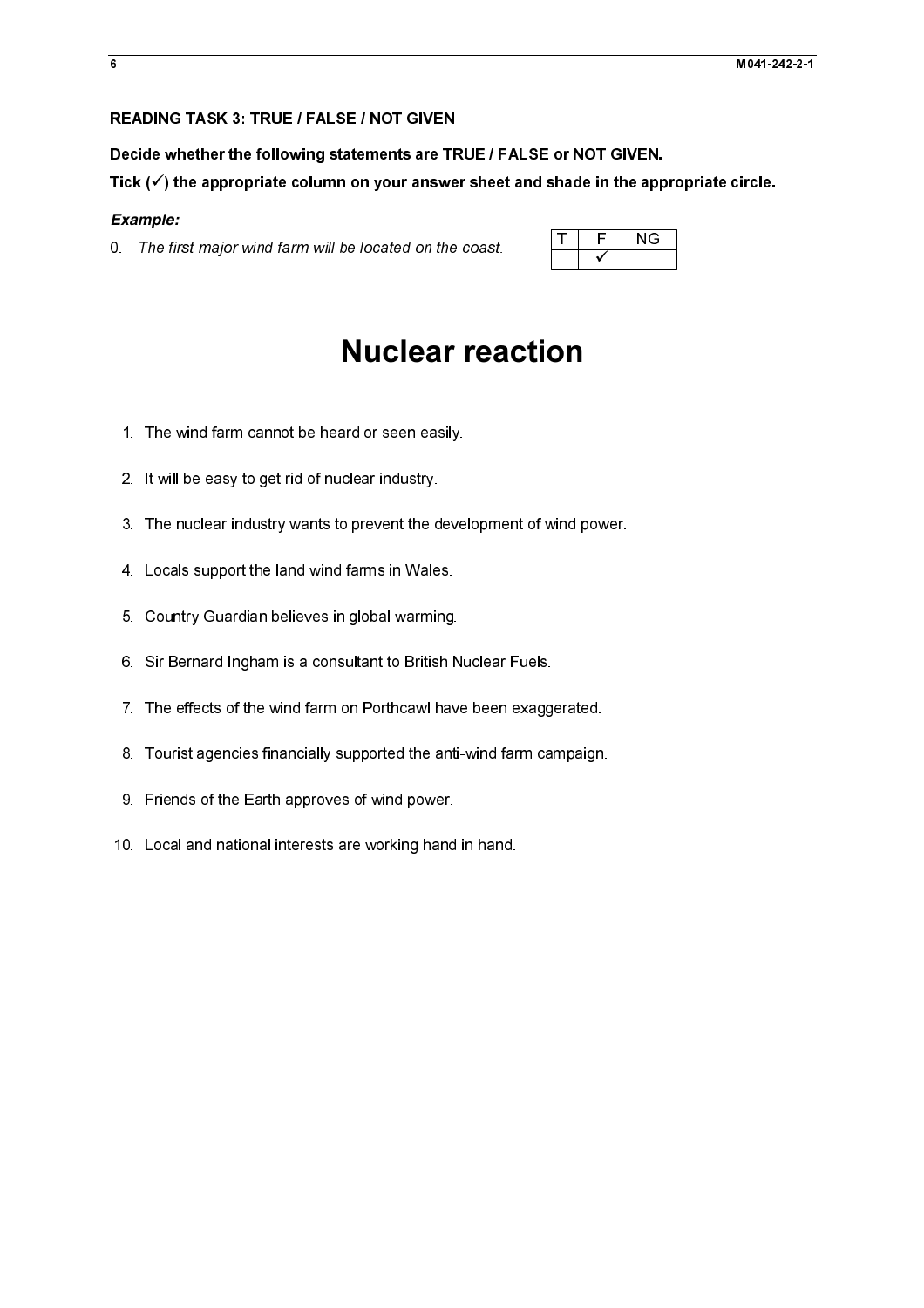# Nuclear reaction

Adapted from an article in The Guardian, 22 August 2003, by Polly Toynbee

With good timing, as sweltering Europe ponders an overheating world, the first of 30 turbines was this week erected at Britain's first major offshore wind farm. North Hoyle is four miles out to sea off the north Wales coast, inaudible and virtually invisible. Britain has the best wind potential in Europe and the government's new energy policy at last promises no more nuclear power and a lot more wind and other renewables.

But don't imagine the nuclear industry just rolled over and died. The fight is on. Despite the staggering cost of bailing out British Energy with £610m now and £3bn to come in taxpayer liabilities, the nuclear industry is doing all it can to halt the progress of wind power.

When Patricia Hewitt announced the end of the nuclear era and the beginning of a better energy policy, there was a clear caveat. Her promise is for 10% renewable energy by 2010 and an aim to reach 20% by 2020. But the caveat is that wind power has to prove itself sufficiently cost-effective and reliable within the first five years when the nuclear option will be reviewed in the light of wind's success or failure.

Three major offshore wind regions were announced, producing the same electricity as six new nuclear power stations. Can they be got up and running quickly and easily, to prove that wind is indeed the answer?

The one great obstacle that could cause fatal delay and disruption is local objections. The history of wind farms has been that 16 out of 18 planning applications for land wind farms in Wales failed between 1993 and 1998, due to local objections.

A harmless-sounding group called Country Guardian has been backing many of the small, but effective, local action groups opposing planning requests for wind farms. It describes itself as the national campaign to oppose wind turbines. Its cleverly casuistic website casts scathing doubt on global warming and rubbishes every aspect of wind power's viability.

Country Guardian's vice-president is Sir Bernard Ingham, former Thatcher press spokesman, former consultant to British Nuclear Fuels and current secretary of Supporters of Nuclear Energy (Sone). He has boasted that he personally is responsible for stopping 66% of wind farm planning applications. Now the battle is on at the next proposed wind farm location – Porthcawl in Swansea Bay, where Country Guardian backs the local opposition, SOSPorthcawl.

The proposed wind farm, three miles out to sea, would produce enough energy to power Swansea. The group has produced grossly distorted pictures of how the wind farm might look, alarming the town and generating 3,000 letters of objection. It claims tourism will be damaged, that the waves for surfers will be affected, the noise deafening and the sight an eyesore – none of which is true. (Only distant masts on the horizon will be visible: as for noise, the blaring of Britney Spears from the fairground is rather more damaging than far-away silent windmills). SOSPorthcawl supports wind in principle, but just not on its coast.

The Nimbys will be challenged over this bank holiday weekend when Greenpeace and Friends of the Earth turn out in force in Porthcawl to mobilise local people to speak up for wind power and to persuade local businesses that offshore wind farms have proved a tourist attraction, not a deterrent, elsewhere.

It is crucial for the future of offshore wind farms that planning permission passes quickly and smoothly here. It goes first to a public inquiry and then to the Welsh assembly environment and planning committee but the local politician (a Lib Dem AM), is backing SOSPorthcawl despite party policy that strongly supports wind power. That's always the bind – localism against the national interest. If the Welsh assembly turns it down and this pattern is repeated elsewhere, it will dampen government enthusiasm for wind power.

© The Guardian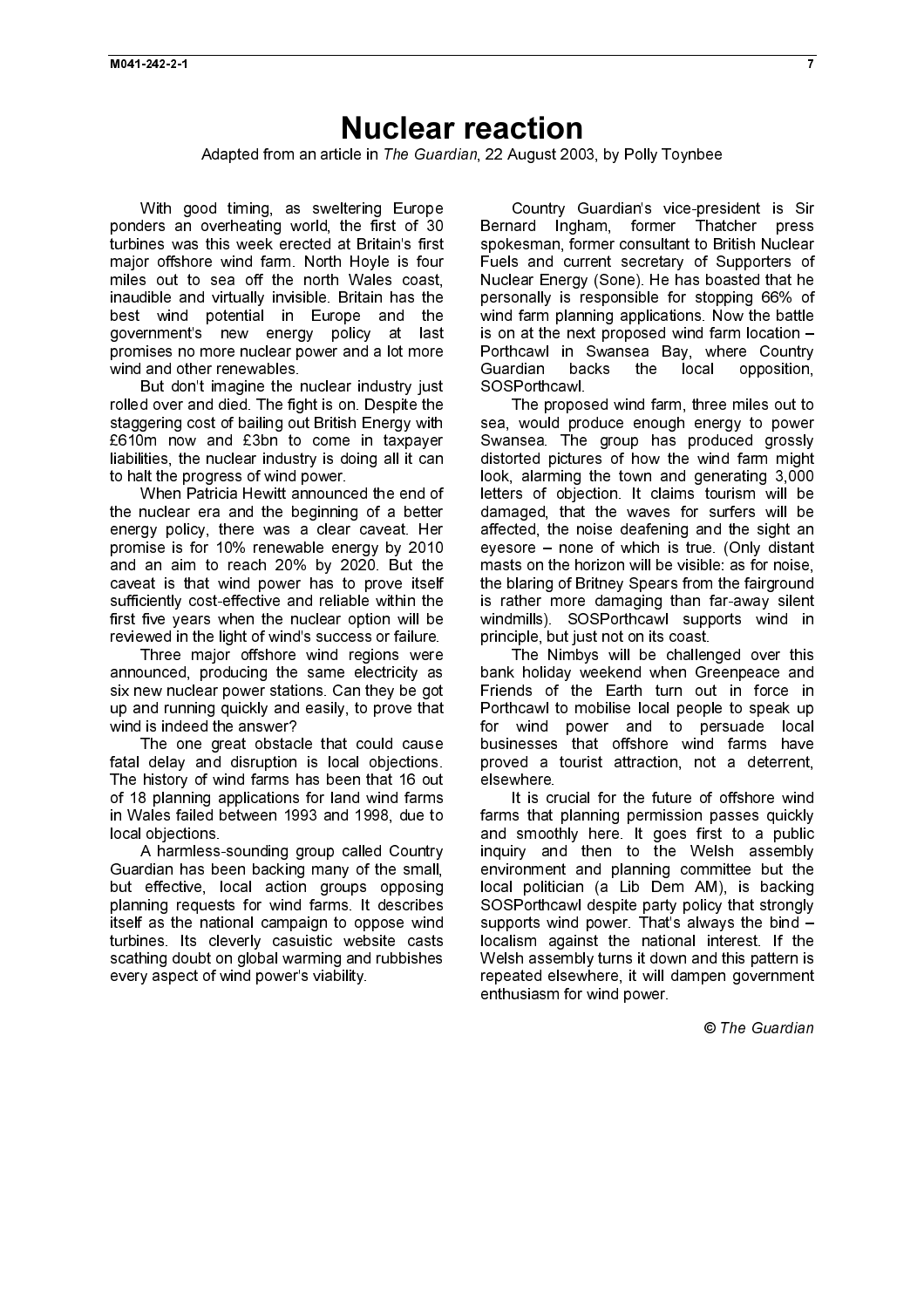# TASK 1: GAP FILL

 $\overline{\mathbf{a}}$ 

Write the missing words in the spaces provided on the answer sheet.

# There is ONE word missing in each gap.

# Does the World Need GM Foods?

Robert B. Horsch, Vice President of product and technology cooperation at Monsanto Company, received the 1998 National Medal of Technology for his pioneering experiments in the genetic modification of plant cells. He talks about the promise of GM crops.

How did you become interested in the genetic modification of plants?<br>I started  $\begin{bmatrix} 0 & [in] \text{ this field with a strong interest in plants but with} 1 & you might call an academic$ interest in agriculture. I had this vague, naive notion that if we could genetically improve plants with the new tools of molecular biology, we could find a  $\ 2$  to make biotechnology relevant to agriculture.

That has now  $3$  . Biotechnology is a great tool that will allow us to produce more food on less 1\_4\_ and with less depletion or damage to water resources and biodiversity. I am convinced that biotechnology is not just relevant \_5\_ imperative for helping us to meet the rapidly growing demand for food **6** other agricultural products. The combination of more people and rising incomes will increase the demand for food  $7$  at least 50 percent in the next 25 years.

### But critics of genetically modified foods point out that companies are not going to start giving products away. Can a corporation like Monsanto make biotechnology affordable for farmers in the developing world?

Cultivating commercial markets and applying technology to help the developing world are not mutually exclusive at all. One approach that works very well is to segment the market \_8\_ three different areas. One is the pure commercial market. It \_\_9\_\_ economic sense, as a for-profit company, for us to invest in products and market developments in places where we can  $\overline{10}$  our products and where we think we can make a  $\_11$ 

The other end of the spectrum is noncommercial technology transfer, which is largely focused on public-sector collaboration. Take, for example, our collaboration to put virus-resistance genes 12\_ the sweet potato. We will never have a commercial business in the sweet potato because it's \_\_13\_\_ not a market economy crop. But by sharing our intellectual property and our technical knowledge \_\_14\_\_ scientists from Kenya, we have helped them develop sweet potatoes that show resistance  $\_$ 15 $\_$  the most serious sweet potato disease in Africa, which can cause the loss of 20 to 80 percent of the crop.

**B: POZNAVAANJE IN RABA JEZIKA** (Čas reševanja: 40 minut)<br>TASK 1: GAP FILL<br>
TASK 1: GAP FILL<br>
Write the missing words in the spaces provided on the answer s<br>
Write the missing words in the spaces provided on the answer s<br> There is an example at the beginning: Gap 0.<br>
Does the World<br>
Adapted from an interview in Scientific<br>
Robert B. Horsch, Vice President of product are<br>
received the 1986 National Metal of Technon<br>
modification of plant ce Adapted from an interview in Scientific American, April 2001, by Sasha Nemecek<br>
Honosh, Voe President of product and technology cooperation at Monstanton<br>
For 1938 Nelstins Netsla of Technology cooperation at Monstan<br>
For Is started  $\frac{0}{\sqrt{16}}$  in the last of the started with a strong interest in that is to the material of the started with the started with the started with the started with the material of model with the started with the Then there's a third area, what I call a transitional market, where we have less experience related to biotechnology but  $\_16\_$  in the long run I think may be more powerful and beneficial for development efforts. We have used this approach with our older, nonbiotech products, such as high-yielding corn hybrids, and I think we can use \_\_**17**\_\_ in the future with biotech products. Small farmers can see results in a demonstration plot and, if they want, try it \_\_18\_\_ on a portion of their farm. If it works for them, they can expand or repeat it the next year. We have programs \_\_**19**\_\_ this in Mexico, India and parts of Africa. By the third or fourth year, if it's working, the \_\_**20**\_\_ will have made enough money from the experimentation phase to be \_\_**21** \_\_ to run it essentially on their own.

# And what about profits for Monsanto?

We sell the seeds and the herbicide \_\_22\_\_ market prices, and we subsidize the learning, the testing and the development of distribution channels so that we don't actually make a profit in the first several years. Only if the project is successful  $\_$  23 $\_$  to become self-sustaining will we start making a profit. At this point, we haven't got that far with \_\_**24**\_\_ of these programs.

### Monsanto has been one of the most criticized corporations because of its role in the development of genetically modified foods. Has it ever been hard to tell people you're an employee of Monsanto?

I've had a few people react negatively, but my experience is that when people meet you as a person, their reactions are very different than \_\_25\_\_ they're commenting on the big nameless, faceless company.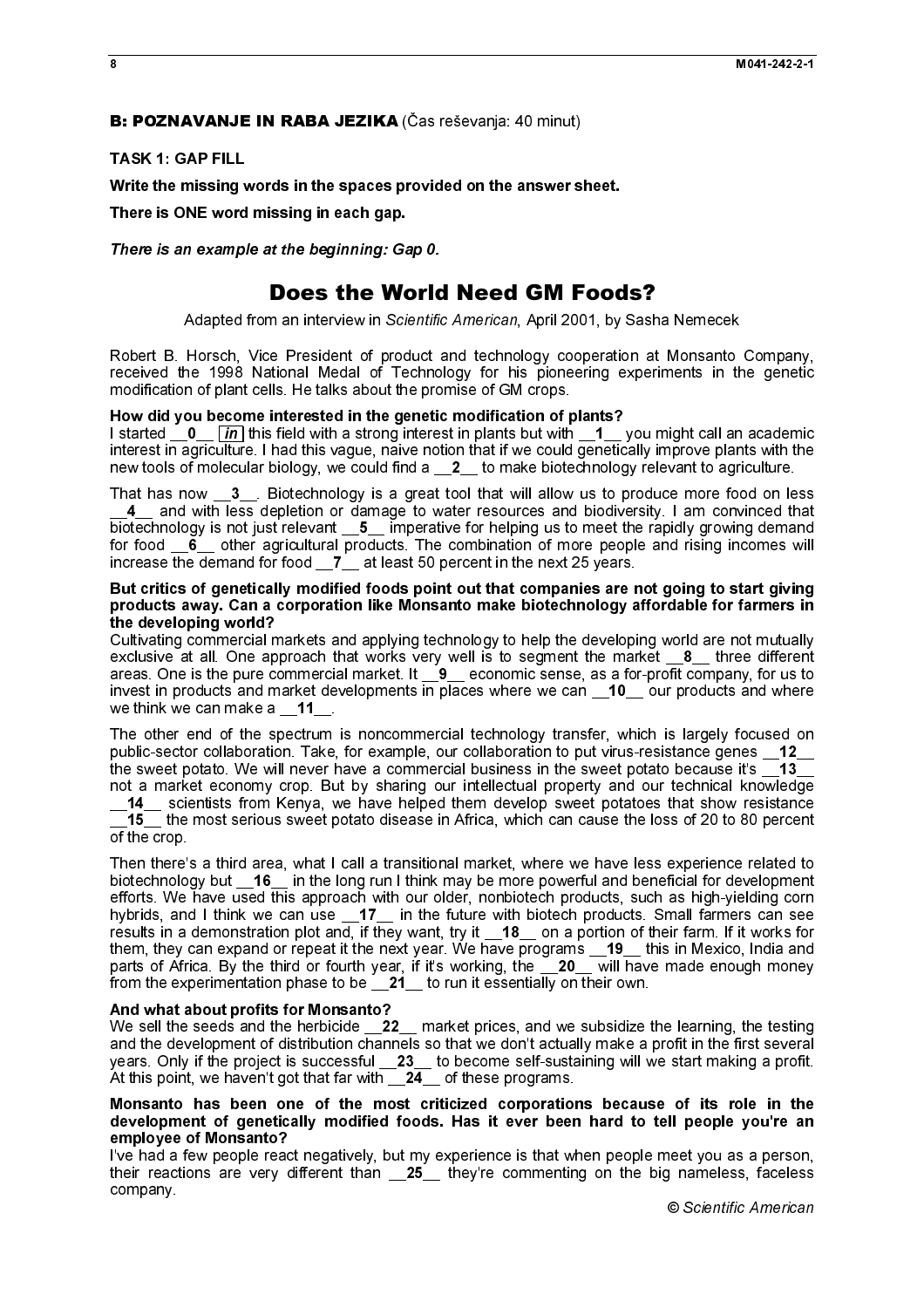TASK 2: GAP FILL

Write the correct form of the verb given in brackets in the spaces provided on your answer sheet.

There is an example at the beginning: Gap 0.

# Pole star is on the rise

Adapted from an article in The Observer, 3 March 2002, by Duncan Mackey

be allowed to pole vault in major championships until they \_\_1\_\_ (CLEAR) five metres. It is an argument Svetlana Feofanova will soon make redundant if she \_\_2\_ (CONTINUE) at her present rate.

The Russian, 21 and the overwhelming favourite for victory at the European indoor championships here today, is doing for women's pole vaulting what Bubka once **3** (DO) for the men's. On four occasions this winter she has broken the world indoor record,  $\_\_4\_\_$  (ADD) a centimetre on each occasion – just as the Ukrainian used to do – to maximise her earning potential.

She has taken the mark from 4.70 metres to 4.74m and few doubt she would already be closer to five metres if it \_5\_ (BE) not for the lure of the dollar. The woman \_6\_ (BRING UP) in a tiny flat in Moscow with her mother, father, sister, aunt and uncle has received \$50,000 on each occasion. 'In Stuttgart, a little more,' she says, 'but in Germany they take out 30.6 per cent tax.'

Along the way, she has not only taken Stacy Dragila's world indoor record, but also her status as the event's biggest star. The pole vault \_\_7\_ (EVOLVE) so swiftly that the best days of the Olympic gold medallist already appear to be behind her and the future lies with Feofanova, second to Dragila at the world championships in Edmonton last year.

There is an example at the beginning: Gap 0.<br> **POIE Star i**<br>
Adapted from an article in The Obs<br>
Bergei Bubka was accused of <u>0</u>. **Deling** levent and the complement of the star and the complement of the Russian, 21 and the Serge Buska was accused of \_\_<u>Chauvinist pig when the same was acquired buska was accused of the said words of the said was accused of the same should not be interesting to the same should not be the same of the same of t</u> Feofanova took up the event less than five years ago, \_8\_ (PREVIOUSLY / COMPETE) in gymnastics. She is certainly more athletic on the pole than Dragila, which Bubka has always claimed is vital for success. She is an all-round athlete, having run 60m in 6.82sec and recorded 6.33 in the long jump. It is her gymnastics ability, though, that she claims has allowed her to be successful. 'Speed is no guarantee of height,' Feofanova says. 'I **9** (NOT / YET / MANAGE) to convert it into an advantage going over the bar.'

After **10** (SET) her world record in Lievin, France, last Sunday, Feofanova has switched to using a stronger pole for these championships in the hope of clearing 4.82m. 'You could jump 4.90m with this pole,' she says. The only drawback is that the pole \_\_11\_\_ (CONSTRUCT) for a body weight of 68kg, and the 1.63m Russian  $12$  (WEIGH) only 49kg. She  $13$  (TRY) – and failed – a 5m vault last December in training. 'Five metres is possible and I have the prerequisites to do it,' she says.

It would be a surprise if she \_\_14\_\_ (ATTEMPT) a world record here unless she had to. Unlike the world championships and other meetings, the European Athletic Association refuse to award prizemoney and bonuses – only medals. 'The win is central,' says Feofanova. 'Whether it is a world record or not is a question of form, but it would certainly be welcome if the EAA were 15\_(PAY) a premium for a record at their events.' Sergei Bubka would be proud.

© The Observer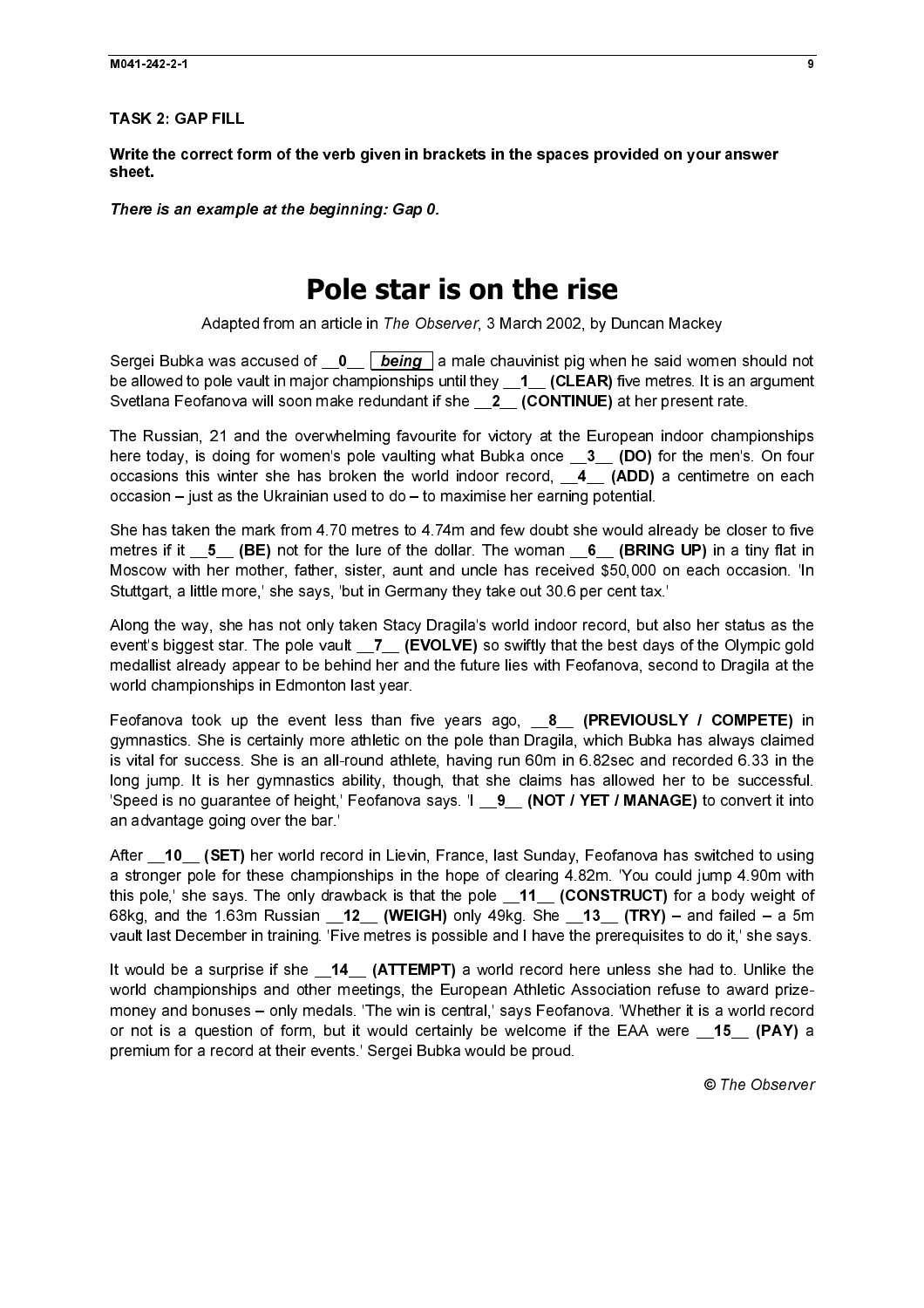### **TASK 3: WORD FORMATION**

# The Himba and the Dam

Not until we stand on a ridge overlooking the Kunene River does proposed dam. "Look there," I tell him with the help of an interpreter, pointing

Turning, I point to hills in the east. "And the water would back up behind the dam to make a lake that would stretch to there." I can see the shock and incredulity in his eyes as he begins to understand how high the water would rise up the faraway hillsides, flooding more than 140 square miles of Himba

Tjiuma is a counselor to one of the headmen for the Himba tribe, an essentially self-sufficient band of 16,000 people who eke out an existence from the barren, rocky terrain of northwest Namibia, living off the milk and meat of their cattle and goats, along with the occasional pumpkin or melon. and a powder ground from the iron ore ocher.

TASK 3: WORD FORMATION wanted their hardscrabble land, and the Germans who colonized the area in the late 19th century rarely interacted with them. More recently, the Himba's main contact with outsiders has been with soldiers during the fight for way, by 2008 more than 1,000 foreign workers will have settled in a temporary village just downstream from Epupa Falls, the site the government favors for the dam. With them will come cash economy, alcohol, prostitution and perhaps even electricity.

There is an example at the beginning: Gap 0.<br>
The Himba and the Dam<br>
Nonptositom an article in Scientific American, June 2001, by Carol Ezzel<br>
19. Nonptositom an article in Scientific American, June 2001, by Carol Ezzel<br> The Himba Magnetic interest in the same of the transposition of the beginning. The Himba Magneton of the most  $\frac{1}{2}$  at the the most  $\frac{1}{2}$  at the dam to make a lake incredibly in this eyes at the beginning. I point Adapted from an article in Scientific American, June 2001, by Carol Ezzel<br>
Not until we stand on a ridge overlooking the Kunene<br>  $\frac{6}{2}$  – Core (Fridan) = leads data, then in the ware gropped data. The forest data feasi 10) AUTONOMOUS **OUR Lindary** leader slakatunga Tjuma comprehend the immensity of the comprehend to itsell to a  $\frac{1}{2}$  moth in the inversion groups that a reastingly study see so would be the  $\alpha = 1$  othin the inversion groups that a to a  $\frac{1}{2}$  moth in the river gorge that a feasibility study says would be the and the river in the river gorge that a feasibility study says would be the Tuning, I point to hills in the east. "And the weller would be most  $\frac{2}{3}$  site of the wall of concrete. "That's where the dam would be."<br>Turning 1 point to hills in the east "And the water would be the the dam to make a labe that would stecht to there." I can see the shock the wa  $\frac{3}{2}$ , grazing land and grave sites.<br>
Tijuma is a counselor to one of 16<br>
essentially self-sufficient band of 16<br>
from the barren, rocky terrain of no<br>
from the barren, rocky terrain of no<br>
meat of their cattle and go The Himba are sometimes called the Red People because they  $\frac{4}{-}$  cover<br>their bodies, hair and the animal skins they wear with a  $\frac{-5}{-}$  of butterfat<br>and a powder ground from the ion ore ocher.<br>For decades, the Himba their bodies, hair and the animal skins they wear with a  $-5$  of butterfat bodies, hair and the animal skins they wear with a  $-5$ . No other tribes wanted their hardscrabble land, and the Germans who colonized the area in For decades, the Himba have lived in relative  $\underline{6}$ . No other tribes<br>ted their hardscrabble land, and the Germans who colonized the area in<br>tate that the formation and the Germans who colonized the area in<br>the state 19 Namibia's  $\frac{1}{s}$  from South Africa. But if the Namibian government has its way, by 2008 more than 1,000 foreign workers will have settled in a term porary village just downstream from Epupa Falls, the site the governme and AIDS – as well as improved roads, better access to  $\_ 8$ — care, schools<br>and perhaps even electricity.<br>The situation surrounding the proposed dam on the Kunene River can be<br>viewed as a microcosm of dam projects around The situation surrounding the proposed dam on the Kunene River can be viewed as a microcosm of dam projects around the world that are affecting indigenous peoples. The dams will change local peoples' livelihoods and cultures. How should global society weigh the right of such peoples to be left alone against, in some cases, the very real  $\_9$  for developing countries to take advantage of their resources? Should such countries have the  $\_10$  to decide what is in the best interests of all their citizens, even if take advantage of their resources? Should such countries have the  $\_\_1$ 0<br>to decide what is in the best interests of all their citizens, even if some of<br>them don't want to change? Perhaps most important, how can tradition to decide what is in the best interests of all their citizens, even if some of them don't want to change? Perhaps most important, how can traditional peoples decide such issues for themselves when they have only a shaky idea of how more developed societies live and what they might be getting themselves into?

 $\overline{10}$ 

- 
- 
- 
- 
- 
- 

 1) DISTAI<br>2) LIKE<br>3) SETTL<br>4) TRADI<br>5) MIX<br>6) ISOLA<br>7) INDEPI<br>8) MEDIC<br>9) NECES<br>10) AUTOM 1) DISTANCE<br>2) LIKE<br>3) SETTLE<br>4) TRADITION<br>5) MIX<br>6) ISOLATE<br>7) INDEPENDI<br>8) MEDICINE<br>10) AUTONOM( 2) LIKE<br>3) SETT<br>4) TRAD<br>5) MIX<br>6) ISOL<br>7) INDEI<br>8) MEDI<br>9) NECE<br>10) AUTC 4) TRADITI(<br>5) MIX<br>6) ISOLATE<br>7) INDEPEN<br>8) MEDICIN<br>9) NECESS<br>10) AUTONC 5) MIX<br>6) ISOLATE<br>7) INDEPENDE<br>8) MEDICINE<br>10) AUTONOMC 6) ISOL<br>7) INDE<br>8) MED<br>9) NEC<br>10) AUT 7) INDEPEN<br>8) MEDICINE<br>9) NECESSA<br>10) AUTONOI 3) MEDICINE<br>29) NECESSARY<br>20) AUTONOMOUS 9) NECESSAF<br>10) AUTONOM<br>10) 10) AUTONOMOU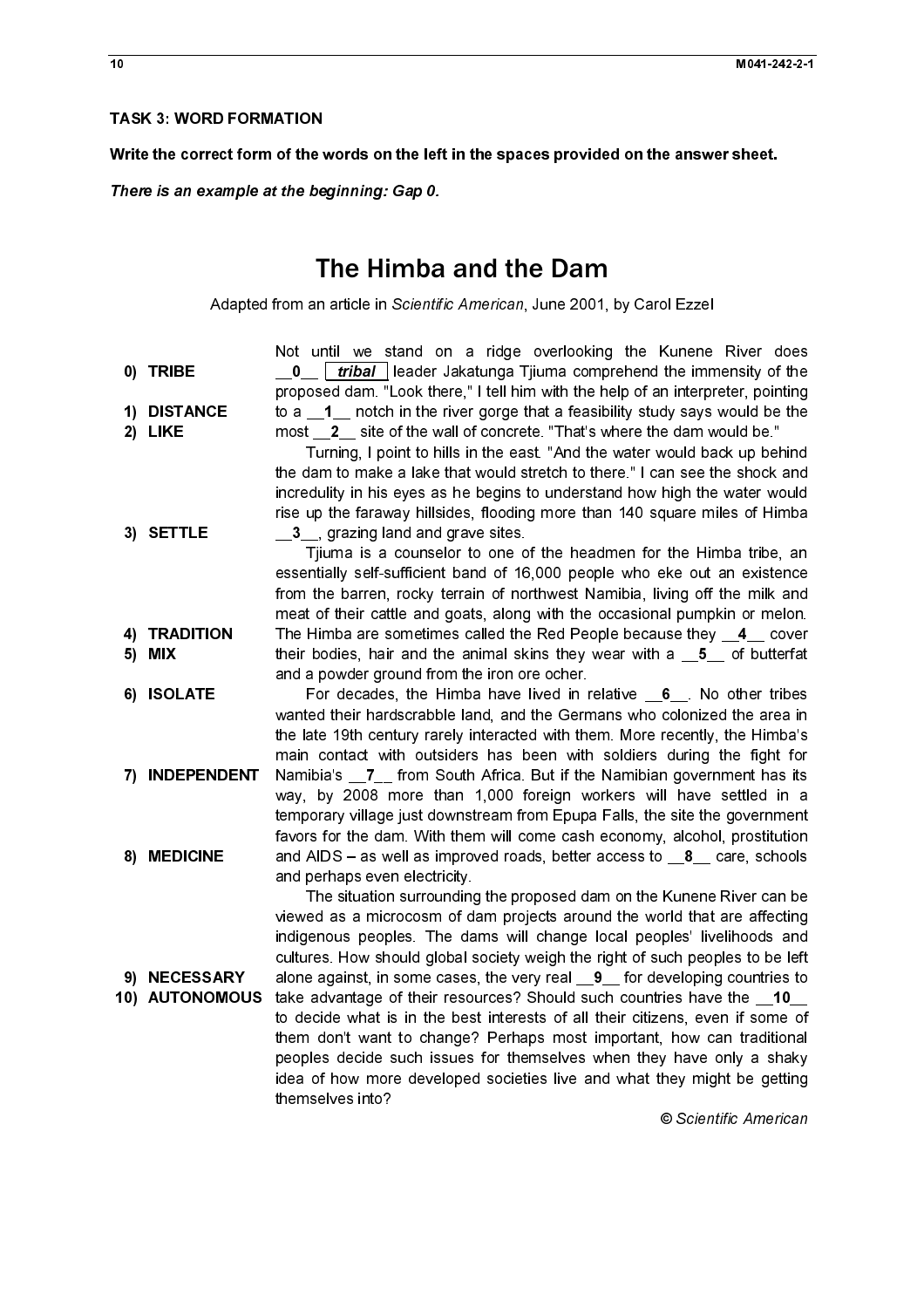PRAZNA STRAN